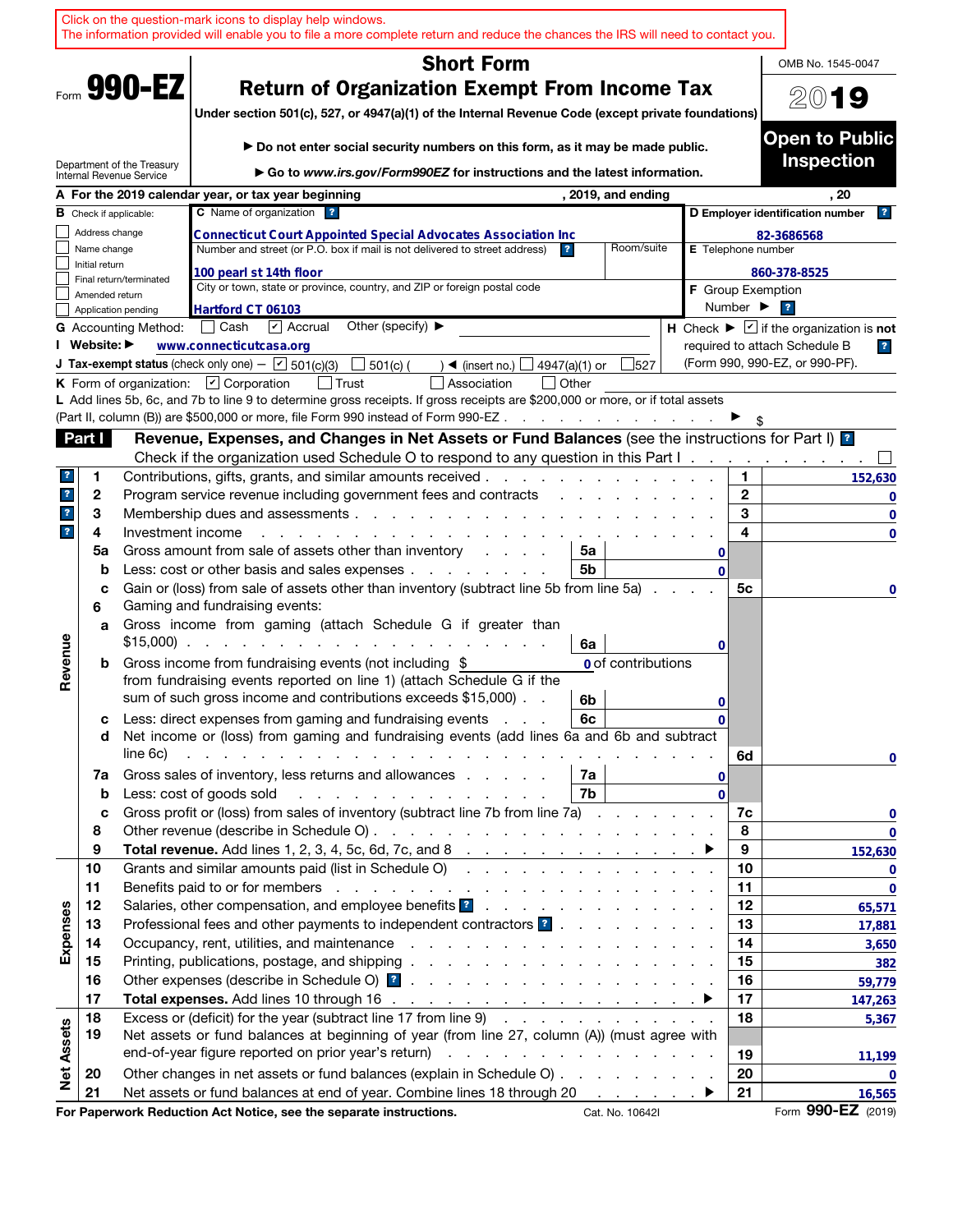| Form 990-EZ (2019)                                                                                                                                                                                                                                                                                                                                                                              |                                                      |                                                                   |                                                                                                  |            | Page $2$                                 |
|-------------------------------------------------------------------------------------------------------------------------------------------------------------------------------------------------------------------------------------------------------------------------------------------------------------------------------------------------------------------------------------------------|------------------------------------------------------|-------------------------------------------------------------------|--------------------------------------------------------------------------------------------------|------------|------------------------------------------|
| <b>Balance Sheets</b> (see the instructions for Part II)<br>Part II                                                                                                                                                                                                                                                                                                                             |                                                      |                                                                   |                                                                                                  |            |                                          |
| Check if the organization used Schedule O to respond to any question in this Part II                                                                                                                                                                                                                                                                                                            |                                                      |                                                                   |                                                                                                  |            |                                          |
|                                                                                                                                                                                                                                                                                                                                                                                                 |                                                      |                                                                   | (A) Beginning of year                                                                            |            | (B) End of year                          |
| 22<br>Cash, savings, and investments                                                                                                                                                                                                                                                                                                                                                            |                                                      |                                                                   | $11,334$ 22                                                                                      |            | 4,992                                    |
| 23<br>Land and buildings                                                                                                                                                                                                                                                                                                                                                                        |                                                      |                                                                   |                                                                                                  | 0 23       | $\mathbf{0}$                             |
| Other assets (describe in Schedule O)<br>24                                                                                                                                                                                                                                                                                                                                                     |                                                      |                                                                   |                                                                                                  | 0 24       | 11,817                                   |
| 25<br>Total assets                                                                                                                                                                                                                                                                                                                                                                              |                                                      |                                                                   | $11,334$ 25                                                                                      |            |                                          |
| 26                                                                                                                                                                                                                                                                                                                                                                                              |                                                      |                                                                   |                                                                                                  |            | 16,808                                   |
| <b>Total liabilities</b> (describe in Schedule O)                                                                                                                                                                                                                                                                                                                                               |                                                      |                                                                   | 135 26                                                                                           |            | 243                                      |
| 27<br>Net assets or fund balances (line 27 of column (B) must agree with line 21)                                                                                                                                                                                                                                                                                                               |                                                      |                                                                   | $11,199$ 27                                                                                      |            | 16,565                                   |
| Part III<br>Statement of Program Service Accomplishments (see the instructions for Part III)                                                                                                                                                                                                                                                                                                    |                                                      |                                                                   |                                                                                                  |            |                                          |
| Check if the organization used Schedule O to respond to any question in this Part III                                                                                                                                                                                                                                                                                                           |                                                      |                                                                   |                                                                                                  |            | <b>Expenses</b><br>(Required for section |
| What is the organization's primary exempt purpose?                                                                                                                                                                                                                                                                                                                                              |                                                      | Provide volunteer advocates for abused children                   |                                                                                                  |            | $501(c)(3)$ and $501(c)(4)$              |
| Describe the organization's program service accomplishments for each of its three largest program services,<br>as measured by expenses. In a clear and concise manner, describe the services provided, the number of<br>persons benefited, and other relevant information for each program title.                                                                                               |                                                      |                                                                   |                                                                                                  | others.)   | organizations; optional for              |
| 28<br>Developed and expanded Court Appointed Special Advocate (CASA) programs in Connecticut by establishing                                                                                                                                                                                                                                                                                    |                                                      |                                                                   |                                                                                                  |            |                                          |
| key relationships, promoting programs, and raising awareness, to ensure availability of high quality volunteer                                                                                                                                                                                                                                                                                  |                                                      |                                                                   |                                                                                                  |            |                                          |
| advocacy services for children who have experienced abuse or neglect in Connecticut's Juvenile Court system.                                                                                                                                                                                                                                                                                    |                                                      |                                                                   |                                                                                                  |            |                                          |
| (Grants \$<br>$\overline{\mathbf{r}}$                                                                                                                                                                                                                                                                                                                                                           |                                                      | 139,215) If this amount includes foreign grants, check here       |                                                                                                  | <b>28a</b> | 147,173                                  |
| 29                                                                                                                                                                                                                                                                                                                                                                                              |                                                      |                                                                   |                                                                                                  |            |                                          |
|                                                                                                                                                                                                                                                                                                                                                                                                 |                                                      |                                                                   |                                                                                                  |            |                                          |
|                                                                                                                                                                                                                                                                                                                                                                                                 |                                                      |                                                                   |                                                                                                  |            |                                          |
|                                                                                                                                                                                                                                                                                                                                                                                                 |                                                      | 0) If this amount includes foreign grants, check here             |                                                                                                  | 29a        |                                          |
| (Grants \$                                                                                                                                                                                                                                                                                                                                                                                      |                                                      |                                                                   |                                                                                                  |            |                                          |
| 30                                                                                                                                                                                                                                                                                                                                                                                              |                                                      |                                                                   |                                                                                                  |            |                                          |
|                                                                                                                                                                                                                                                                                                                                                                                                 |                                                      |                                                                   |                                                                                                  |            |                                          |
|                                                                                                                                                                                                                                                                                                                                                                                                 |                                                      |                                                                   |                                                                                                  |            |                                          |
| (Grants \$                                                                                                                                                                                                                                                                                                                                                                                      |                                                      | ) If this amount includes foreign grants, check here              |                                                                                                  | 30a        |                                          |
|                                                                                                                                                                                                                                                                                                                                                                                                 |                                                      |                                                                   |                                                                                                  |            |                                          |
| (Grants \$                                                                                                                                                                                                                                                                                                                                                                                      |                                                      | ) If this amount includes foreign grants, check here              |                                                                                                  | 31a        |                                          |
| 32 Total program service expenses (add lines 28a through 31a)                                                                                                                                                                                                                                                                                                                                   |                                                      |                                                                   |                                                                                                  |            |                                          |
|                                                                                                                                                                                                                                                                                                                                                                                                 |                                                      |                                                                   |                                                                                                  | 32         |                                          |
| List of Officers, Directors, Trustees, and Key Employees (list each one even if not compensated—see the instructions for Part IV)                                                                                                                                                                                                                                                               |                                                      |                                                                   |                                                                                                  |            |                                          |
| Check if the organization used Schedule O to respond to any question in this Part IV                                                                                                                                                                                                                                                                                                            |                                                      |                                                                   |                                                                                                  |            |                                          |
|                                                                                                                                                                                                                                                                                                                                                                                                 |                                                      | (c) Reportable ?                                                  | (d) Health benefits.                                                                             |            |                                          |
| (a) Name and title<br>$\mathbf{r}$                                                                                                                                                                                                                                                                                                                                                              | (b) Average<br>hours per week<br>devoted to position | compensation<br>(Forms W-2/1099-MISC)<br>(if not paid, enter -0-) | contributions to employee (e) Estimated amount of<br>benefit plans, and<br>deferred compensation |            | other compensation                       |
|                                                                                                                                                                                                                                                                                                                                                                                                 |                                                      |                                                                   |                                                                                                  |            |                                          |
|                                                                                                                                                                                                                                                                                                                                                                                                 | 40                                                   | 65,571                                                            |                                                                                                  | 0          |                                          |
|                                                                                                                                                                                                                                                                                                                                                                                                 |                                                      |                                                                   |                                                                                                  |            |                                          |
|                                                                                                                                                                                                                                                                                                                                                                                                 |                                                      |                                                                   |                                                                                                  |            |                                          |
|                                                                                                                                                                                                                                                                                                                                                                                                 | $\overline{2}$                                       |                                                                   |                                                                                                  |            |                                          |
|                                                                                                                                                                                                                                                                                                                                                                                                 |                                                      |                                                                   |                                                                                                  |            |                                          |
|                                                                                                                                                                                                                                                                                                                                                                                                 | $\overline{2}$                                       |                                                                   |                                                                                                  |            |                                          |
|                                                                                                                                                                                                                                                                                                                                                                                                 |                                                      |                                                                   |                                                                                                  |            |                                          |
|                                                                                                                                                                                                                                                                                                                                                                                                 | $\overline{2}$                                       |                                                                   |                                                                                                  |            |                                          |
|                                                                                                                                                                                                                                                                                                                                                                                                 |                                                      |                                                                   |                                                                                                  |            |                                          |
|                                                                                                                                                                                                                                                                                                                                                                                                 | 1                                                    |                                                                   |                                                                                                  |            |                                          |
|                                                                                                                                                                                                                                                                                                                                                                                                 |                                                      |                                                                   |                                                                                                  |            |                                          |
|                                                                                                                                                                                                                                                                                                                                                                                                 | 1                                                    |                                                                   |                                                                                                  |            |                                          |
|                                                                                                                                                                                                                                                                                                                                                                                                 |                                                      |                                                                   |                                                                                                  |            |                                          |
|                                                                                                                                                                                                                                                                                                                                                                                                 | 1                                                    |                                                                   |                                                                                                  |            |                                          |
|                                                                                                                                                                                                                                                                                                                                                                                                 |                                                      |                                                                   |                                                                                                  |            |                                          |
|                                                                                                                                                                                                                                                                                                                                                                                                 |                                                      |                                                                   |                                                                                                  |            |                                          |
|                                                                                                                                                                                                                                                                                                                                                                                                 | 1                                                    |                                                                   |                                                                                                  |            |                                          |
|                                                                                                                                                                                                                                                                                                                                                                                                 |                                                      |                                                                   |                                                                                                  |            | 147,173<br>$\mathbf 0$                   |
|                                                                                                                                                                                                                                                                                                                                                                                                 |                                                      |                                                                   |                                                                                                  |            |                                          |
|                                                                                                                                                                                                                                                                                                                                                                                                 |                                                      |                                                                   |                                                                                                  |            |                                          |
|                                                                                                                                                                                                                                                                                                                                                                                                 |                                                      |                                                                   |                                                                                                  |            |                                          |
|                                                                                                                                                                                                                                                                                                                                                                                                 |                                                      |                                                                   |                                                                                                  |            |                                          |
|                                                                                                                                                                                                                                                                                                                                                                                                 |                                                      |                                                                   |                                                                                                  |            |                                          |
| Part IV<br><b>Lauren G Messner</b><br><b>Executive Director</b><br><b>David Bayne</b><br><b>President</b><br><b>Sheryl Culotta</b><br><b>Secretary</b><br><b>Erin Cornell</b><br><b>Treasurer</b><br><b>Emily Lorei Rodrigues</b><br><b>Director</b><br><b>Christopher Trombly</b><br><b>Director</b><br><b>Lynx McClellan</b><br><b>Director</b><br><b>Mario Chiappetti</b><br><b>Director</b> |                                                      |                                                                   |                                                                                                  |            |                                          |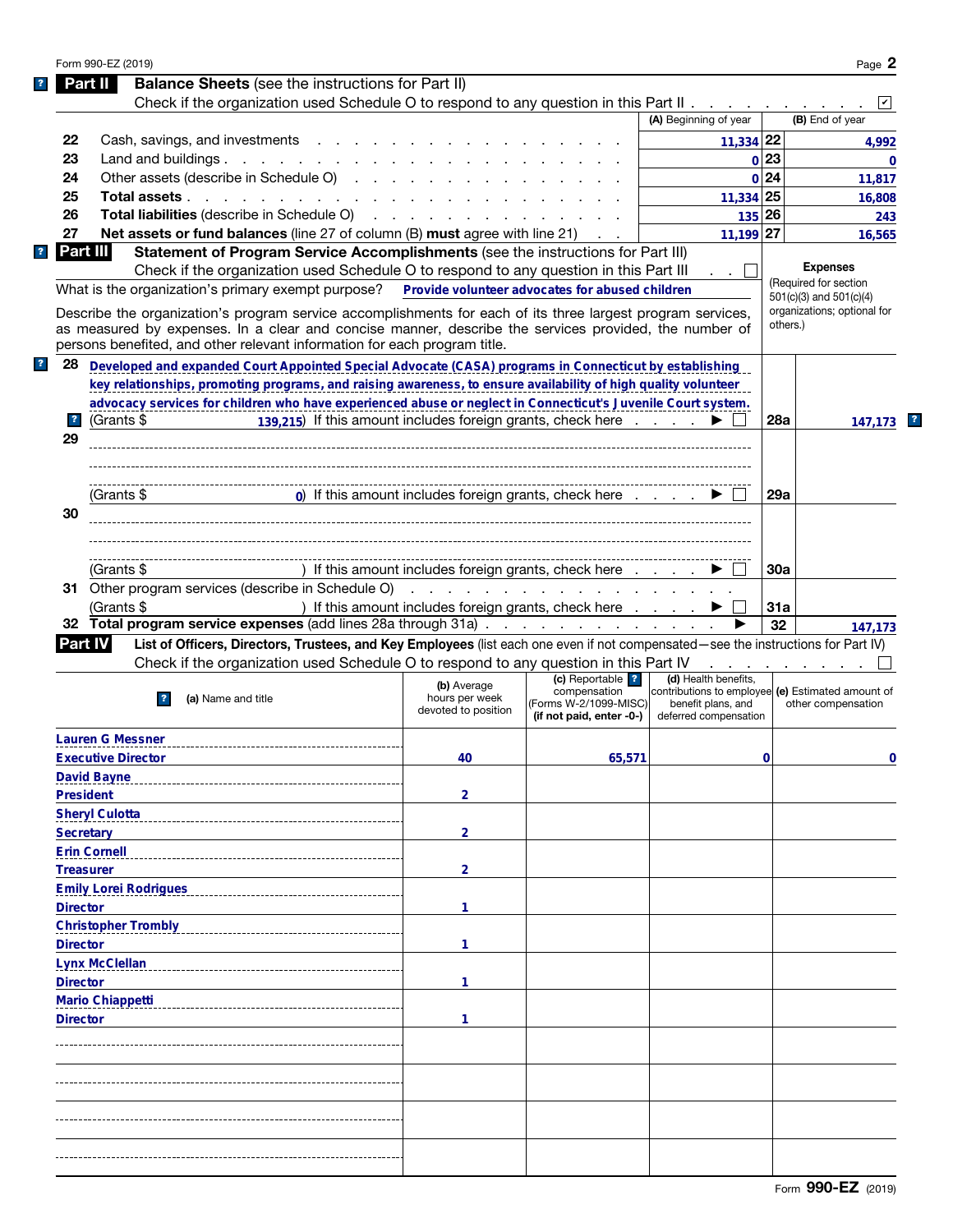|               | Form 990-EZ (2019)                                                                                                                                                                                                                                                                                                                                                                                                                 |                        |            | Page 3  |                         |
|---------------|------------------------------------------------------------------------------------------------------------------------------------------------------------------------------------------------------------------------------------------------------------------------------------------------------------------------------------------------------------------------------------------------------------------------------------|------------------------|------------|---------|-------------------------|
| <b>Part V</b> | Other Information (Note the Schedule A and personal benefit contract statement requirements in the                                                                                                                                                                                                                                                                                                                                 |                        |            |         |                         |
|               | instructions for Part V.) Check if the organization used Schedule O to respond to any question in this Part V                                                                                                                                                                                                                                                                                                                      |                        | <b>Yes</b> | No      |                         |
| 33            | Did the organization engage in any significant activity not previously reported to the IRS? If "Yes," provide a                                                                                                                                                                                                                                                                                                                    | 33                     |            |         |                         |
| 34            | Were any significant changes made to the organizing or governing documents? If "Yes," attach a conformed<br>copy of the amended documents if they reflect a change to the organization's name. Otherwise, explain the<br>change on Schedule O. See instructions<br>and the state of the state of the                                                                                                                               | 34                     |            |         |                         |
| 35а           | Did the organization have unrelated business gross income of \$1,000 or more during the year from business<br>activities (such as those reported on lines 2, 6a, and 7a, among others)?                                                                                                                                                                                                                                            | 35a                    |            |         |                         |
| b<br>C        | If "Yes" to line 35a, has the organization filed a Form 990-T for the year? If "No," provide an explanation in Schedule O<br>Was the organization a section 501(c)(4), 501(c)(5), or 501(c)(6) organization subject to section 6033(e) notice,<br>reporting, and proxy tax requirements during the year? If "Yes," complete Schedule C, Part III                                                                                   | 35 <sub>b</sub><br>35c |            | V       |                         |
| 36            | Did the organization undergo a liquidation, dissolution, termination, or significant disposition of net assets<br>during the year? If "Yes," complete applicable parts of Schedule N                                                                                                                                                                                                                                               | 36                     |            |         | $\overline{\mathbf{r}}$ |
| 37a<br>b      | Enter amount of political expenditures, direct or indirect, as described in the instructions $\blacktriangleright$   37a  <br>$\mathbf{0}$<br>Did the organization file Form 1120-POL for this year?.<br>the contract of the contract of the contract of the contract of the contract of the contract of the contract of                                                                                                           | 37b                    |            | V       |                         |
| 38a           | Did the organization borrow from, or make any loans to, any officer, director, trustee, or key employee; or were<br>any such loans made in a prior year and still outstanding at the end of the tax year covered by this return?                                                                                                                                                                                                   | 38a                    |            | V       | $\overline{\mathbf{r}}$ |
| b<br>39       | If "Yes," complete Schedule L, Part II, and enter the total amount involved<br>38b<br>Section 501(c)(7) organizations. Enter:                                                                                                                                                                                                                                                                                                      |                        |            |         |                         |
| а<br>b<br>40a | Initiation fees and capital contributions included on line 9<br>39a<br>Gross receipts, included on line 9, for public use of club facilities<br>39 <sub>b</sub><br>and the company of the company of<br>Section 501(c)(3) organizations. Enter amount of tax imposed on the organization during the year under:                                                                                                                    |                        |            |         |                         |
| b             | section 4911 ▶<br>$\overline{0}$ ; section 4912<br>$\overline{0}$ : section 4955<br>0<br>Section 501(c)(3), 501(c)(4), and 501(c)(29) organizations. Did the organization engage in any section 4958                                                                                                                                                                                                                               |                        |            |         |                         |
|               | excess benefit transaction during the year, or did it engage in an excess benefit transaction in a prior year<br>that has not been reported on any of its prior Forms 990 or 990-EZ? If "Yes," complete Schedule L, Part I                                                                                                                                                                                                         | 40 <sub>b</sub>        |            |         | $\overline{\mathbf{r}}$ |
| c             | Section 501(c)(3), 501(c)(4), and 501(c)(29) organizations. Enter amount of tax imposed<br>on organization managers or disqualified persons during the year under sections 4912,<br>4955, and 4958.<br>and a state of the state of the<br>0                                                                                                                                                                                        |                        |            |         |                         |
| d             | Section 501(c)(3), 501(c)(4), and 501(c)(29) organizations. Enter amount of tax on line<br>40c reimbursed by the organization<br>0                                                                                                                                                                                                                                                                                                 |                        |            |         |                         |
| е             | All organizations. At any time during the tax year, was the organization a party to a prohibited tax shelter                                                                                                                                                                                                                                                                                                                       | 40e                    |            |         |                         |
| 41            | List the states with which a copy of this return is filed $\triangleright$ Connecticut                                                                                                                                                                                                                                                                                                                                             |                        |            |         |                         |
|               | 42a The organization's books are in care of ► Supporting Strategies<br>Telephone no. $\blacktriangleright$                                                                                                                                                                                                                                                                                                                         | 860-241-5122           | 06060      |         |                         |
| b             | Located at ▶ 112 Cortland Way, North Granby, CT<br>$ZIP + 4$<br>Located at $\triangleright$ 112 Cortland Way, North Granby, CT<br>At any time during the calendar year, did the organization have an interest in or a signature or other authority over<br>a financial account in a foreign country (such as a bank account, securities account, or other financial account)?<br>If "Yes," enter the name of the foreign country ▶ | 42b                    | Yes        | No<br>V |                         |
|               | See the instructions for exceptions and filing requirements for FinCEN Form 114, Report of Foreign Bank and<br>Financial Accounts (FBAR).                                                                                                                                                                                                                                                                                          |                        |            |         |                         |
| C             | At any time during the calendar year, did the organization maintain an office outside the United States?<br>If "Yes," enter the name of the foreign country ▶                                                                                                                                                                                                                                                                      | 42c                    |            | V       |                         |
| 43            | Section 4947(a)(1) nonexempt charitable trusts filing Form 990-EZ in lieu of Form 1041-Check here<br>and enter the amount of tax-exempt interest received or accrued during the tax year $\ldots$ .<br>43                                                                                                                                                                                                                          |                        |            |         |                         |
| 44а           | Did the organization maintain any donor advised funds during the year? If "Yes," Form 990 must be                                                                                                                                                                                                                                                                                                                                  | 44a                    | Yes        | No<br>V |                         |
| b             | Did the organization operate one or more hospital facilities during the year? If "Yes," Form 990 must be<br>completed instead of Form 990-EZ<br>and a series of the contract of the contract of the contract of the contract of                                                                                                                                                                                                    | 44b                    |            |         |                         |
| c<br>d        | Did the organization receive any payments for indoor tanning services during the year?<br>If "Yes" to line 44c, has the organization filed a Form 720 to report these payments? If "No," provide an<br>explanation in Schedule O<br>and the contract of the contract of the contract of the contract of the contract of                                                                                                            | 44c<br>44d             |            |         |                         |
| 45а           | Did the organization have a controlled entity within the meaning of section 512(b)(13)?                                                                                                                                                                                                                                                                                                                                            | 45a                    |            | V       |                         |
| b             | Did the organization receive any payment from or engage in any transaction with a controlled entity within the<br>meaning of section 512(b)(13)? If "Yes," Form 990 and Schedule R may need to be completed instead of                                                                                                                                                                                                             |                        |            |         |                         |
|               |                                                                                                                                                                                                                                                                                                                                                                                                                                    | 45b                    |            |         |                         |

|  | Form 990-EZ (2019) |  |
|--|--------------------|--|
|--|--------------------|--|